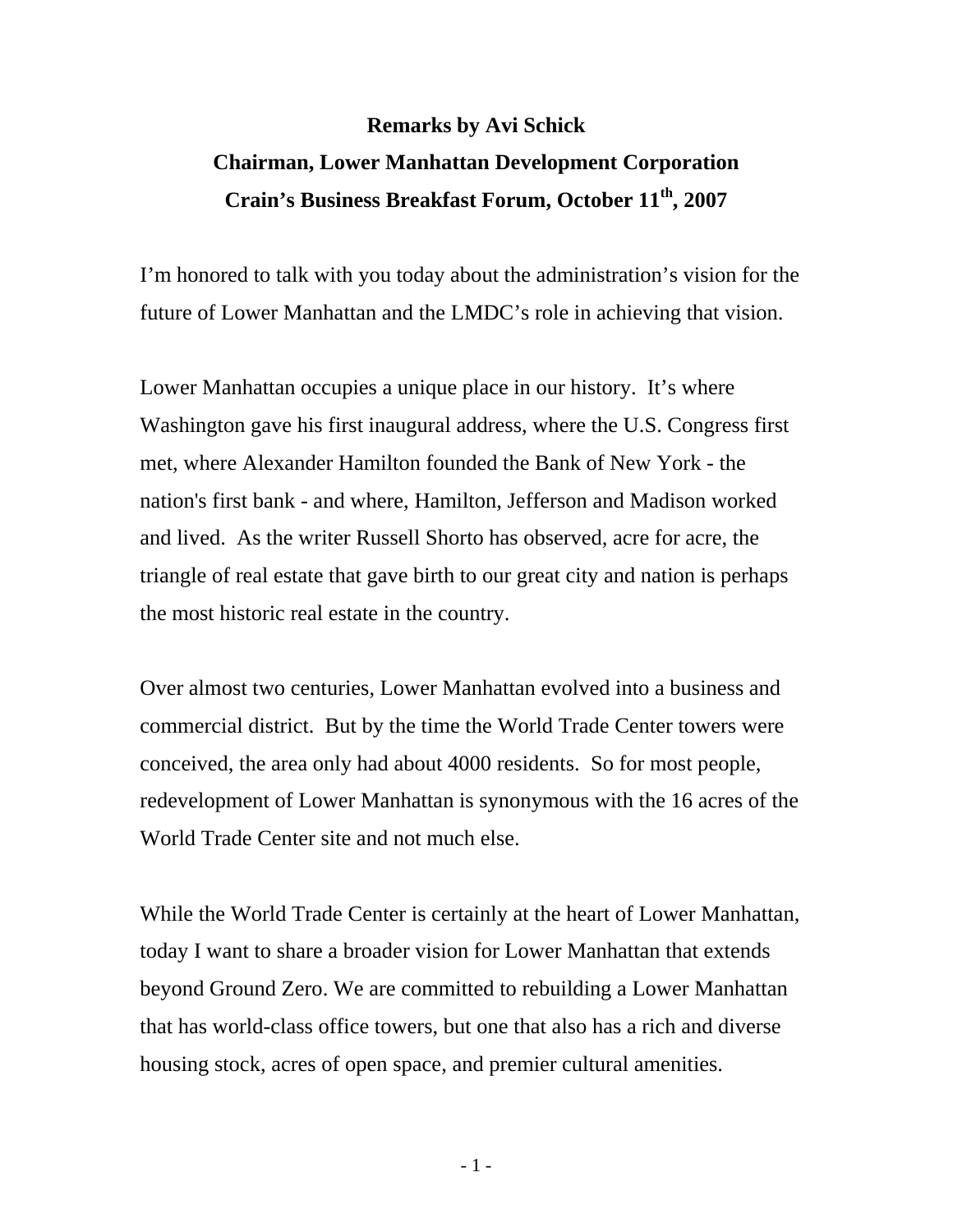So far this year our primary focus has been on the rebuilding at Ground Zero. And we've made substantial progress.

In February, the Governor green-lighted the Freedom Tower, and today the steel beams are emerging from the ground, making their way toward the sky.

In May, the Governor settled the long-running insurance dispute and freed up \$2 billion for Ground Zero rebuilding.

In June, the Governor announced JP Morgan Chase's commitment to move its investment banking headquarters and 7500 employees Downtown. Along with Goldman Sachs, Merrill and JP Morgan Chase, this will ensure Lower Manhattan's continued dominance as the world's financial capital.

And over the summer, the LMDC settled the dispute over the Survivors' Staircase by forging a compromise supported by survivors, preservationists, and developers. The LMDC has transformed the staircase from a symbol of Ground Zero intractability to an artifact of our shared experience, and a testament to the possibility of harmonizing respectful memory with renewal and progress.

In short, during the first eight months of this year, we brought certainty to Ground Zero – to its planning, to its funding, and to its occupancy. We have replaced political impasses with partnerships, progress and results.

Of course, that progress was tempered by tragedy in mid-August after a fire at the Deutsche Bank building claimed the lives of two of New York's

 $-2-$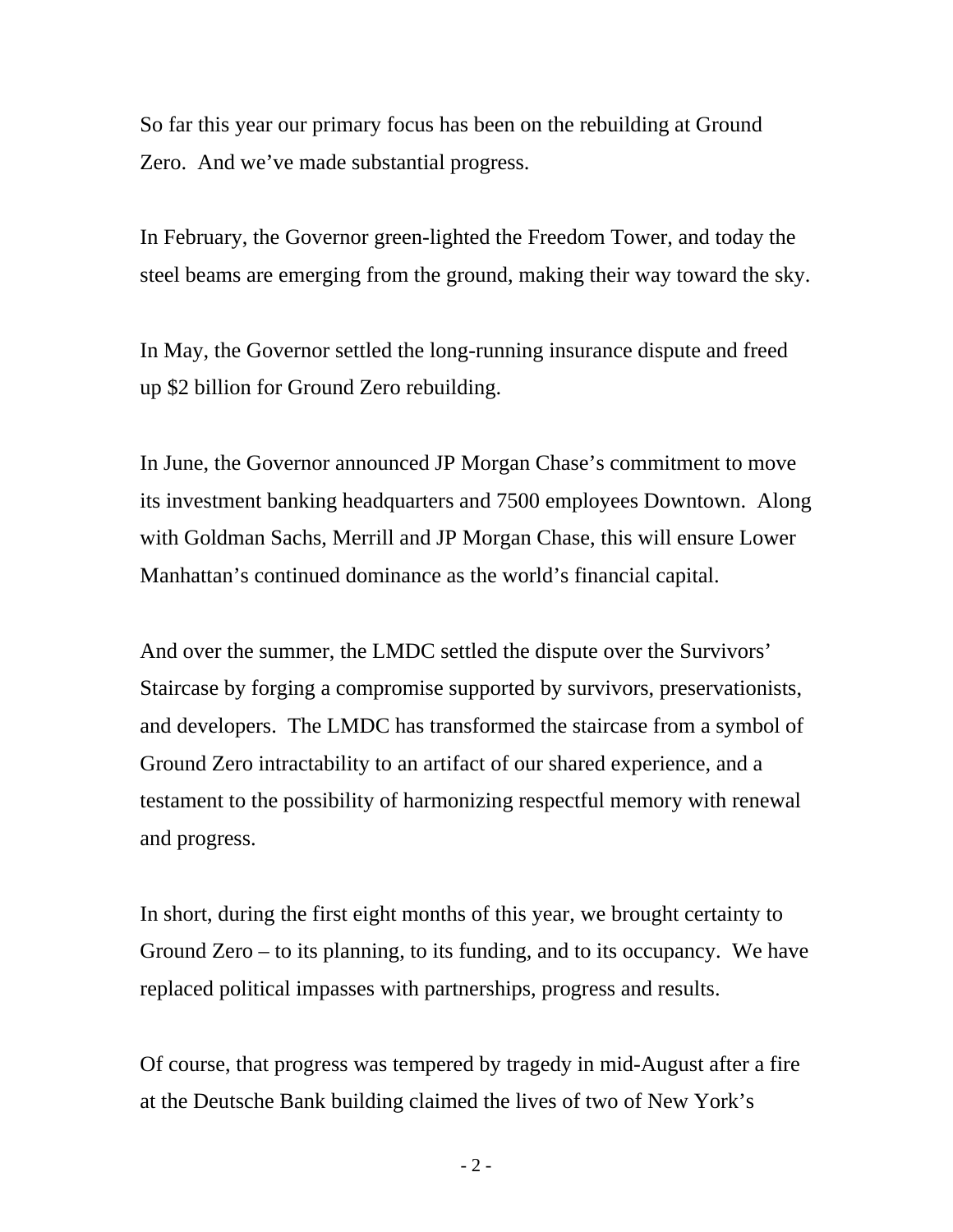bravest. We are working with the City to ensure that the conditions that led to blaze, that exacerbated it, and that contributed to the difficulty of fighting it are completely eradicated.

We are also working closely with city, state and federal regulators to ensure that when the deconstruction of the building resumes it protects the public from any possible environmental harm and ensures the safety of first responders who must rush into the building in the event of an emergency.

This year, before the tragic fire, we had already demolished a third of the building. Today I want to reiterate my commitment to finishing that job. We will bring that building down. We will do it safely. We will do it carefully. We will do it expeditiously. But we will remove this last ugly vestige and reminder of September  $11<sup>th</sup>$ .

Now that the planning for the World Trade Center site is largely complete, and construction is underway, some wonder whether our work downtown is finished. But to paraphrase Winston Churchill, this is not the end. It is not even the beginning of the end. It is the end of the beginning.

The next chapter calls for the public and private sectors to partner in support of Lower Manhattan's growth and revitalization beyond the borders of Ground Zero, and to strike the appropriate balance between the commercial uses planned for the World Trade Center site and the need to develop Lower Manhattan as a viable, full-service New York community.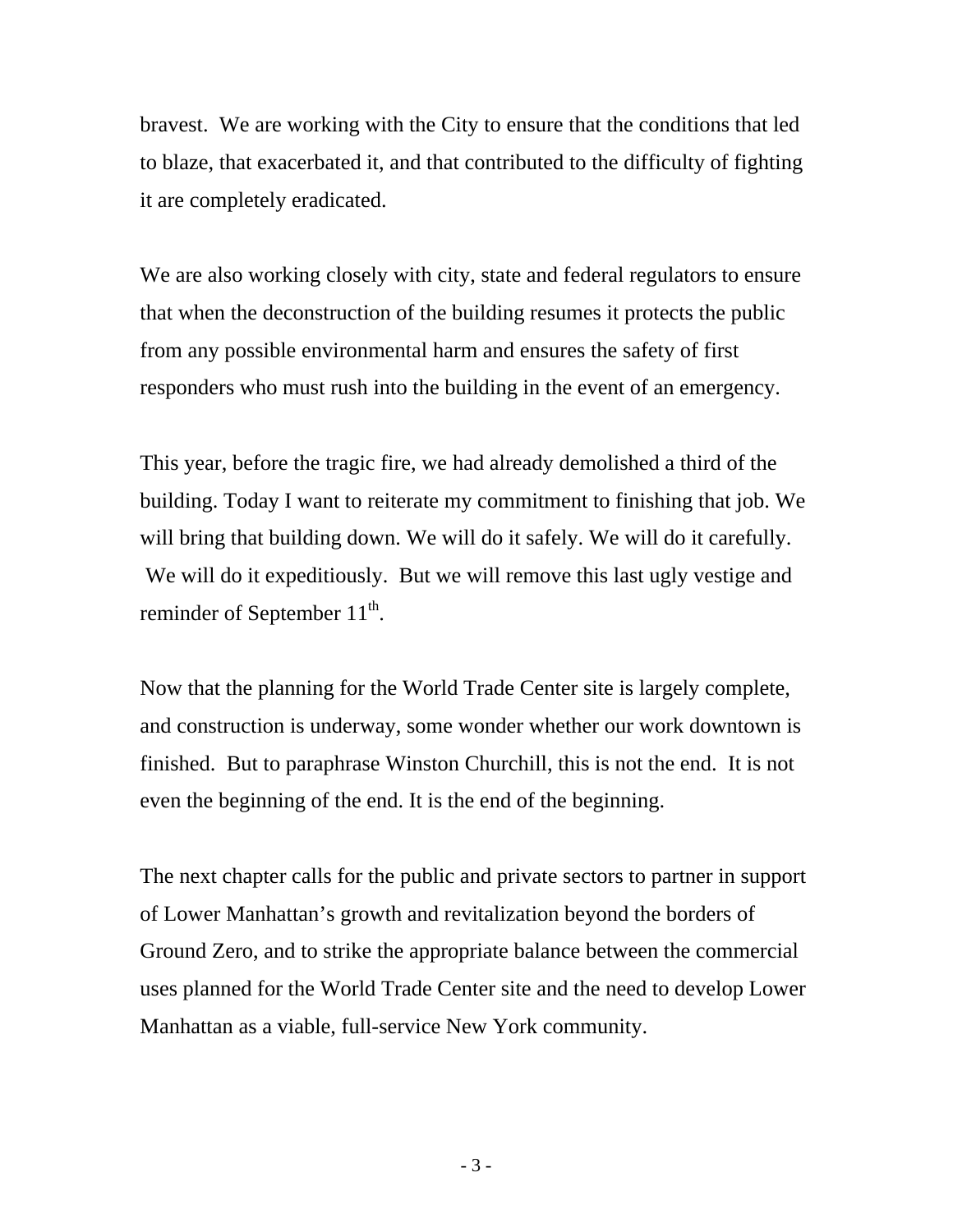As the agency charged with overseeing the rebuilding after the terror attacks, the LMDC will now turn its attention to the enhancements necessary to create a thriving, vibrant Downtown. Its streets will still wake up to the footsteps of a growing workforce, but it will also beckon residents and visitors who want to watch a dance company, stroll along the waterfront, or shop along the beautified streetscape of a new Fulton Street.

With the recent surge in residential development, Lower Manhattan is close to being a true mixed-use neighborhood for the first time in more than a century. In the last few years, Lower Manhattan's apartment inventory has increased by over twenty percent and there is now a growing retail market that has followed those new residents. There are nearly two dozen hotel projects – some still on the drawing board, many under construction – that will bring more than 3,000 new hotel rooms downtown.

We are on the verge of a radically changed Lower Manhattan – the beginnings of a truly sustainable community. But for a community to work it needs commerce, good transportation links, open space, and arts and culture.

Lower Manhattan is soon to have an unparalleled convergence of public transportation options. The new PATH Station by Santiago Calatrava, the restored Fulton Street Transit Center, the Staten Island Ferry terminal, and the new South Ferry and Cortland Street subway stations will make Lower Manhattan the easiest place to travel to and from in New York.

Once finished, these improvements will entirely transform access to Lower Manhattan, connect the dozen subway lines that link Lower Manhattan to

 $-4-$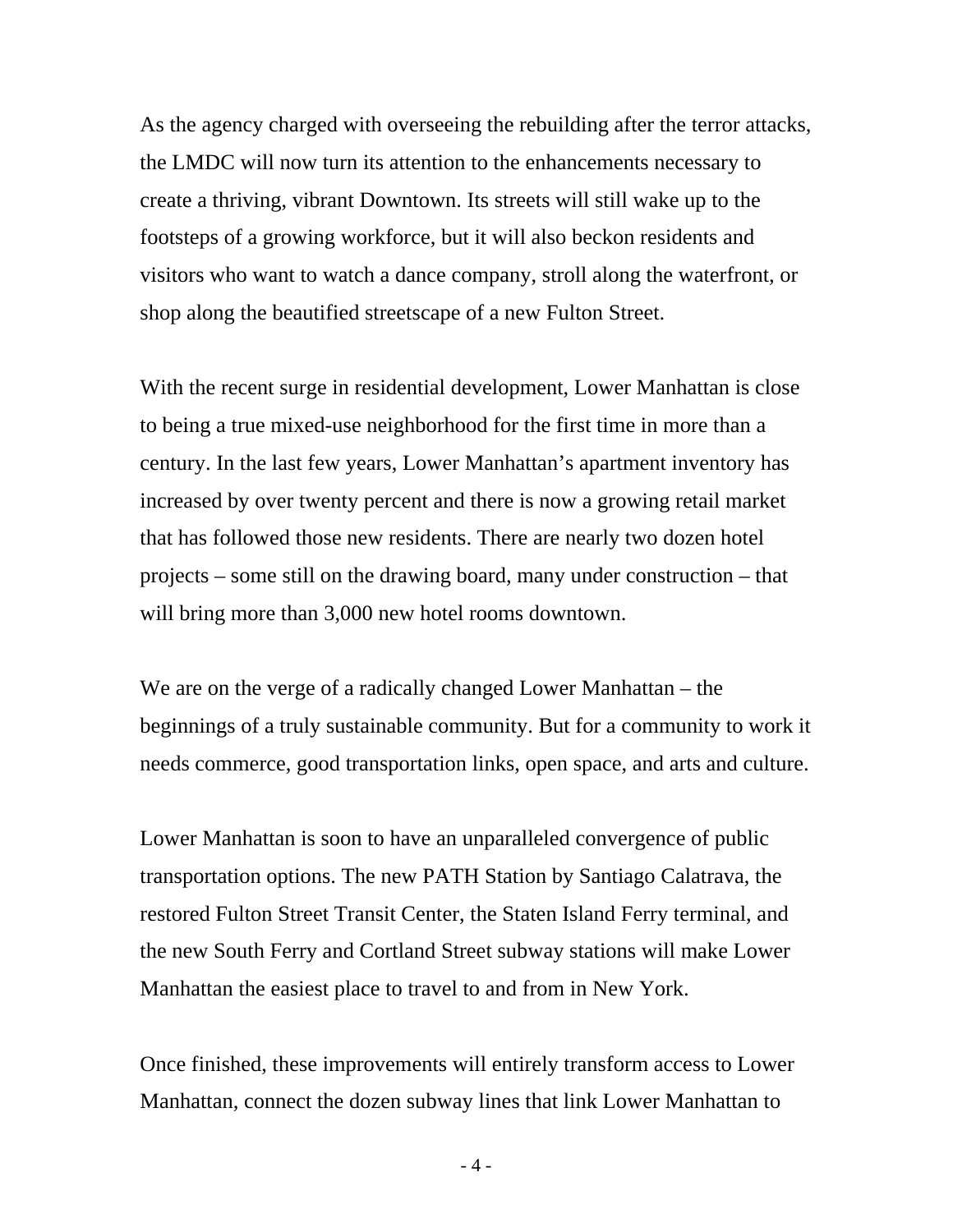the rest of the City, and provide seamless river-to-river access downtown. It will enable residents and visitors to take in the views of the East River at the South Street Seaport and then easily get to Battery Park City to compare them to those of the Hudson River.

To foster the growth of a successful residential, commercial, and cultural district we must also make Lower Manhattan less congested. One enormous challenge is the issue of how we deal with the overwhelming flow of commuter and tourist buses. This is already a substantial problem, with idling buses polluting our air and double parked buses clogging our streets. It will only get worse when the magnificent Memorial & Museum open to an estimated 5 million visitors a year.

I'm pleased to announce that to address this problem the LMDC and the MTA are working together to explore the conversion of the MTA garage on West Street from private passenger vehicle use to bus use. This conversion would provide parking for 175 buses, more than enough to support the increased bus traffic we expect in the near future.

In addition to solving the bus problem, the creation of the bus parking garage will also enable us to unlock 3 million square feet of residential development rights that will transform the Greenwich Street South corridor.

These development rights provide what could be the last opportunity in Lower Manhattan for a substantial affordable housing program. Working with our City and Federal partners, we will explore all options to bring life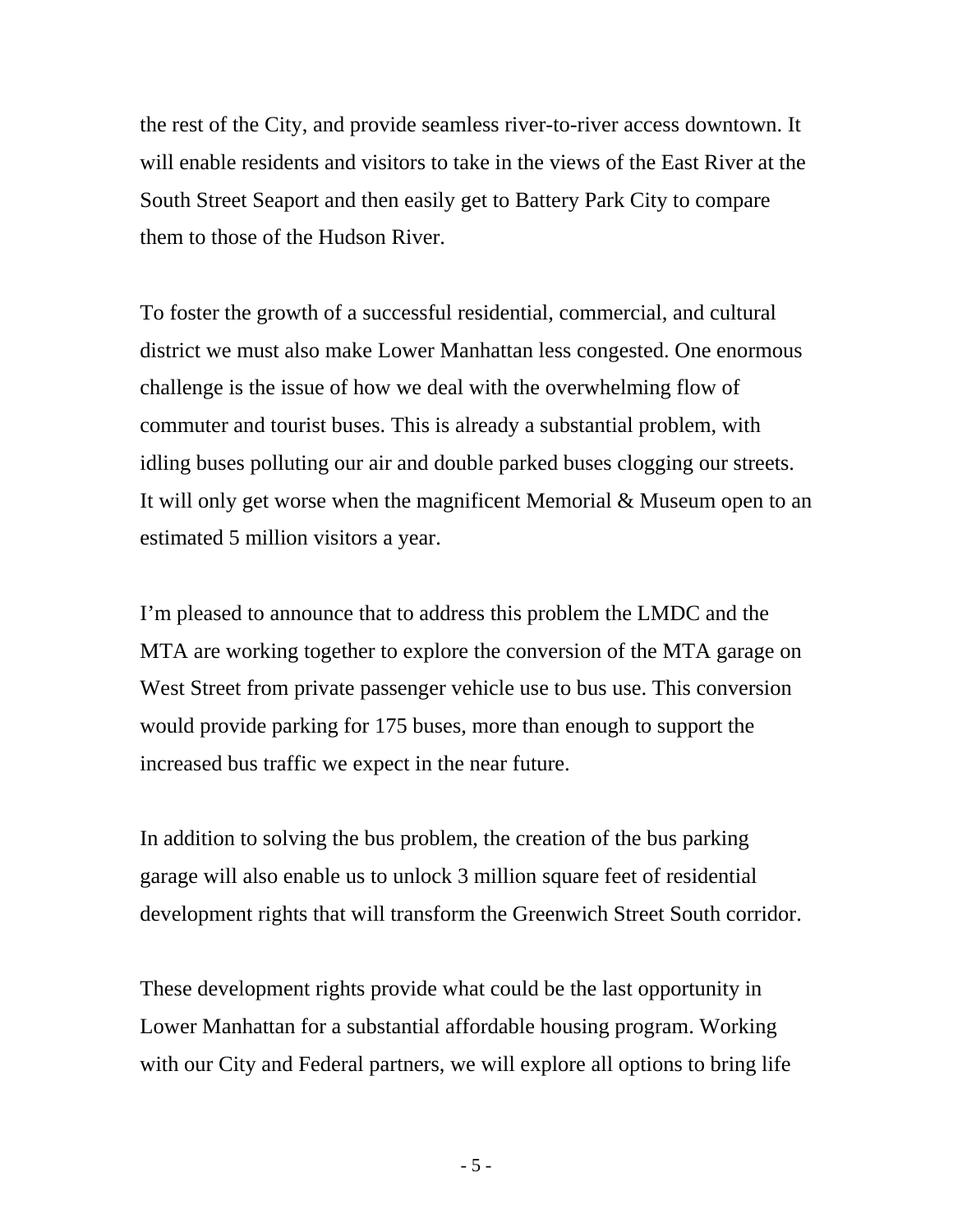to this moribund area and to increase the mixed-income housing stock in Lower Manhattan.

To build a great community we will also need major cultural institutions. I don't need to tell anyone in this room how much of a struggle there has been to bring performing arts to the World Trade Center site.

LMDC is committed to supporting the arts in Lower Manhattan - not just performing arts but visual arts as well. Our goal is to make Lower Manhattan more than a home for one particular arts institution. We see Lower Manhattan as an important arts district with a number of major institutions, both large and small.

We will build a great new theater to support the performing arts. And we will ensure that any performing arts center will contain an array of rehearsal spaces, smaller performance spaces and gallery space. We will do this in partnership with important cultural institutions even as we continue to support the arts through direct grants.

We must also fill Lower Manhattan with major public spaces that diversify the experience in an area traditionally known for its commercial towers. With the completion of Hudson River Park, and the enhancements LMDC is paying for in Battery Park and on the East River waterfront, we will transform the waterfront use of Lower Manhattan from industrial to recreational.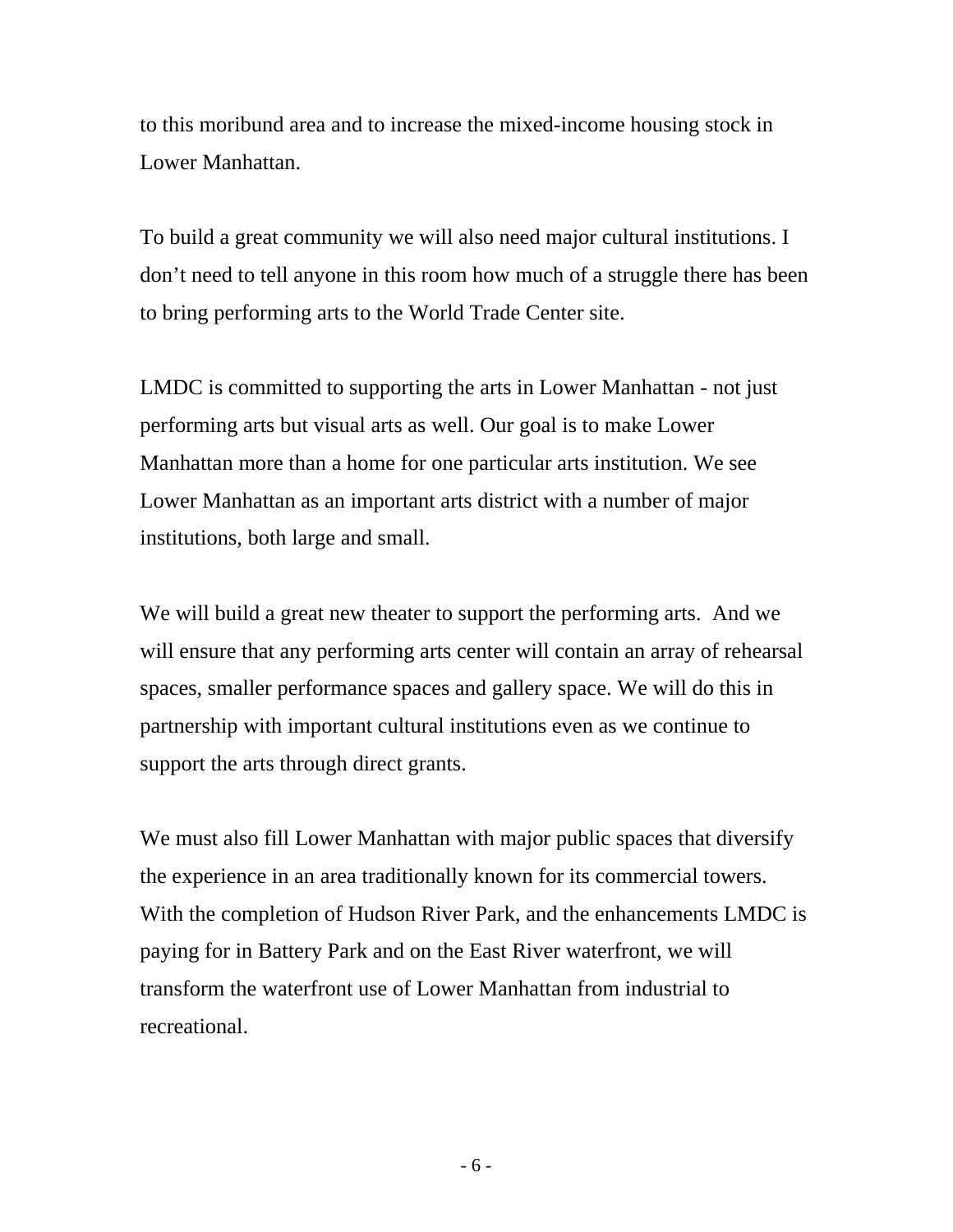This is urban waterfront renewal on an unprecedented scale. It is also an accomplishment which has taken generations. We cannot stop now. We will continue to create the continuous esplanade around Battery Park through the Staten Island Ferry terminal, past the Battery Maritime Building and up the East River past the Brooklyn Bridge. All told, LMDC has committed a quarter billion dollars to improve these open spaces.

From studies of other waterfront developments, it is clear this will stimulate activity in the streets nearby. With the completion of a continuous esplanade we can expect that retail use will change as they have in other places in the city. We will begin to see more destination restaurants and first-class retail.

But we are not just focused on the waterfront. LMDC is funding new parks at Burling Slip, Peck Slip, along Fulton Street, in Chinatown, and supporting Mayor Bloomberg's program to plant more street trees.

Finally, among the great untapped resources in this City is Governor's Island. With acres of open space, unparalleled views of the harbor, the City's bridges, and the Statue of Liberty, Governor's Island has the potential to be the Central Park of Lower Manhattan.

People flock downtown every day to see the World Trade Center site and to work in the neighborhoods that surround it. Imagine how many more people will come downtown to visit, work, live and play when the site is rebuilt within a community enriched by art, culture, parks, a vibrant street life, and a network of public transportation unrivaled in this City.